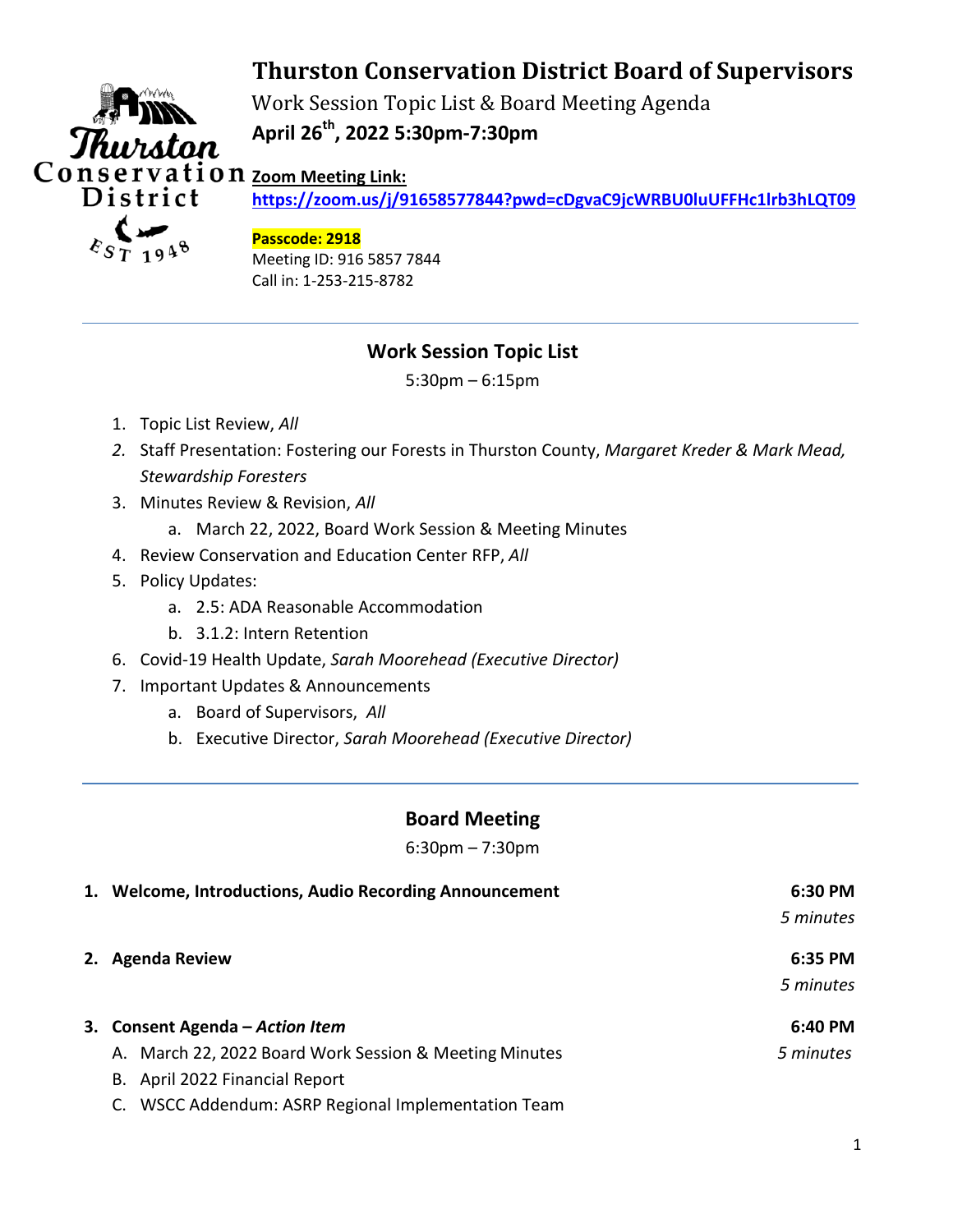- D. Partners for Fish and Wildlife Program: Restoring South Sound Prairies
- E. TCD Policy 2.5: ADA Reasonable Accommodation
- F. TCD Policy 3.1.2: Intern Retention

| 4. Public Comment                                                                                     | 6:45 PM    |
|-------------------------------------------------------------------------------------------------------|------------|
| *Three minutes per person                                                                             | 10 minutes |
| 5. Partner Reports (if present)                                                                       | 6:55 PM    |
| A. Natural Resources Conservation Service (NRCS), Robin Buckingham                                    | 15 minutes |
| Washington State Department of Ecology, Alena Reynolds<br>В.                                          |            |
| Washington State Conservation Commission (WSCC), Jean Fike<br>C.                                      |            |
| D. Washington Association of Conservation Districts (WACD), Doug Rushton                              |            |
| National Association of Conservation Districts (NACD), Doug Rushton<br>Е.                             |            |
| 6. Governance, All - Action Item                                                                      | 7:10 PM    |
| A. Ratifying TCD Resolution # 2022-02 Authorizing Use of Cash Operating Reserve Fund 5 <i>minutes</i> |            |
| B. WADE Conference - June 13 -15                                                                      |            |
| C. NACD Summer Meeting                                                                                |            |
| D. May 2022 Work Session Topic List & Meeting Agenda Development                                      |            |
| 7. Executive Session: To discuss potential litigation with legal counsel.                             | $7:15$ PM  |
| RCW 42.30.110 (i) To discuss with legal counsel representing the agency litigation or                 |            |
| potential litigation.                                                                                 |            |
| Adjourn                                                                                               | $7:25$ PM  |
|                                                                                                       |            |

### *Informational Only Items:*

*I. Executive Director's Report*

#### **2022 Important Dates**

| <b>April</b><br>28 <sup>th</sup> | Pasture Walk: Plant ID, 9:00 - 11:00am   | Violet Prairie Preserve, Tenino |
|----------------------------------|------------------------------------------|---------------------------------|
| May<br>$17 - 19$ <sup>th</sup>   | <b>WSCC Meeting</b>                      | Spokane, WA                     |
| $24^{\text{th}}$                 | Board Work Session & Meeting 5:30-7:30pm | Virtual (Zoom)                  |

#### **June**